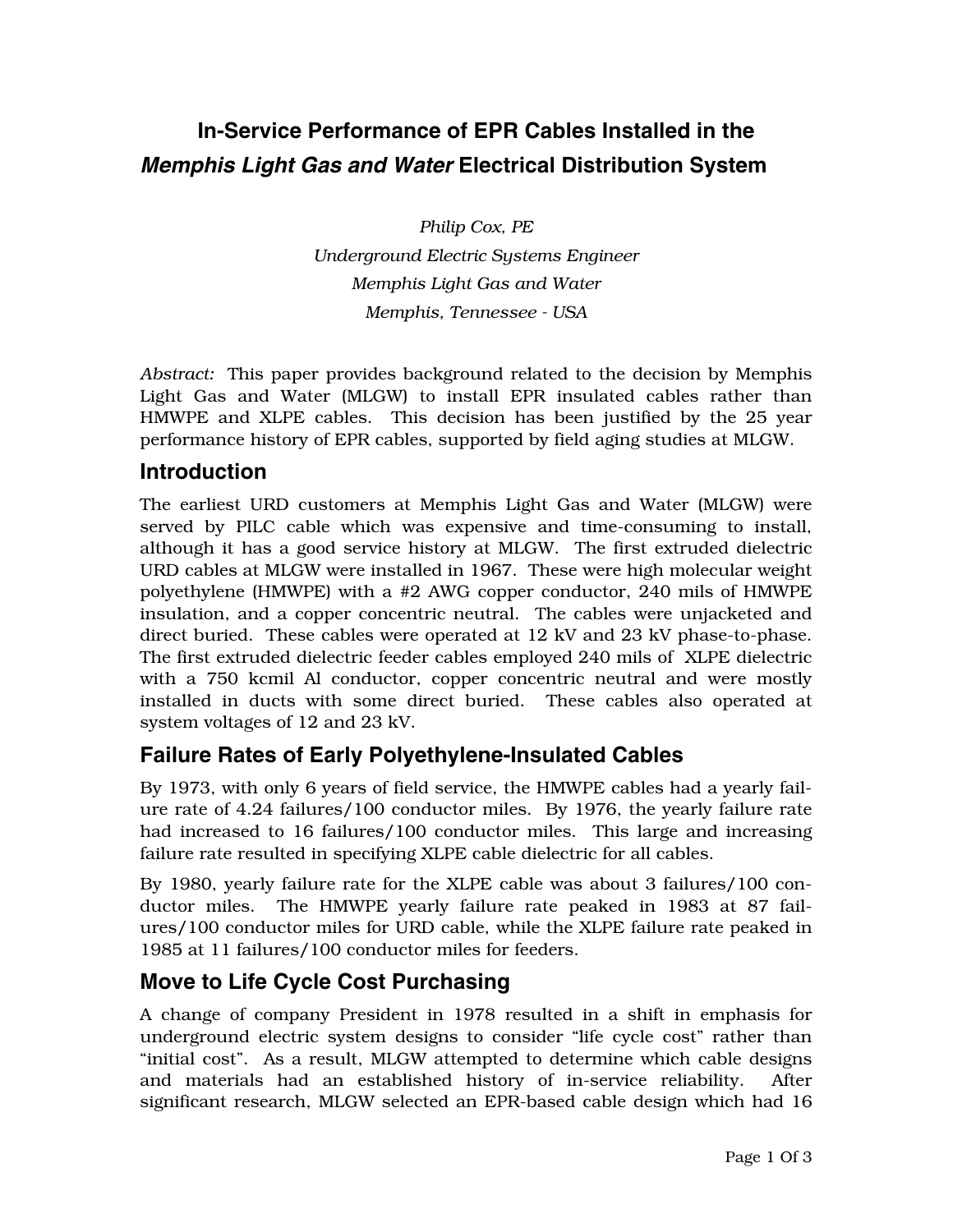years of in-service history with nearly flawless reliability. Emphasis was also placed on highly reliable splices, terminations, connectors, transformers, and system design. The "post 1980" system design and components were used to retrofit the 1967-1979 system, with approximately \$50 million spent to improve reliability and bring the URD system to "post 1980" standards. The inflation adjusted retrofit cost was 7 to 8 times the initial installation cost.

#### **Post-1980 Service History**

Since 1980, MLGW has suffered 4 lightning induced cable failures, two of which caused substantial damage to other equipment, such as pad-mounted transformers, arresters, etc. In addition 4 failures have resulted from squirrel "eatins", and 2 failures resulted from severe overloading of the cable, which was subjected to 160% of full load current for several days. Two failures were caused by damage during installation and 4 failures were caused by damage on the reel before installation. Dig-ins are undocumented. This results in a yearly failure rate of about 0.16 failures/100 conductor miles, which does not include failures of splices, terminations, connectors, or failures caused by abuse of the cable (overloading and mechanical damage).

As a result of the high reliability of the EPR cable used by MLGW, commissioning tests are not economically viable as they are unlikely to eliminate service failures. Although the reliability of splices and terminations is not as great as that of the cable, the reliability is very high. While commissioning tests might detect workmanship errors in splicing and terminating, the cost for such testing would be many times greater than the in-service repairs which result from not conducting the tests.

## **MLGW Field Aging Test Project**

In 1984, MLGW started a field aging test project on cables insulated with three different types of EPR dielectric. The cables employed 260 and 175 mil insulation walls with a #2 AWG copper conductor and were energized at 23 kV system voltage (13.23 kV to ground). Twelve thousand feet of each EPR type in each wall thickness was installed. The 260 mil wall cable operated at 86 V/mil maximum stress and 51 V/mil average stress, while the 175 mil wall cable operated at 112 V/mil maximum stress and 76 V/mil average stress. The cable was unjacketed and installed in a wet conduit.AC breakdown tests were carried out on the field-aged cables removed at 0, 2, 5, and 9 years. Additional tests were performed on the MLGW "standard" cable at 10 and 14 years. The AC breakdown values stabilized near 400 V/mil, as seen in Table 1.

### **Conclusions**

The EPR cable which MLGW started purchasing around 1980 has a nearflawless 25 year service history with a cable failure rate in the range of 0.16 failures/100 conductor miles. As a result of this excellent service history, no commissioning or routine testing has been required. MLGW feels that the additional cost for "premium" cable is a small part of the cost of the installed